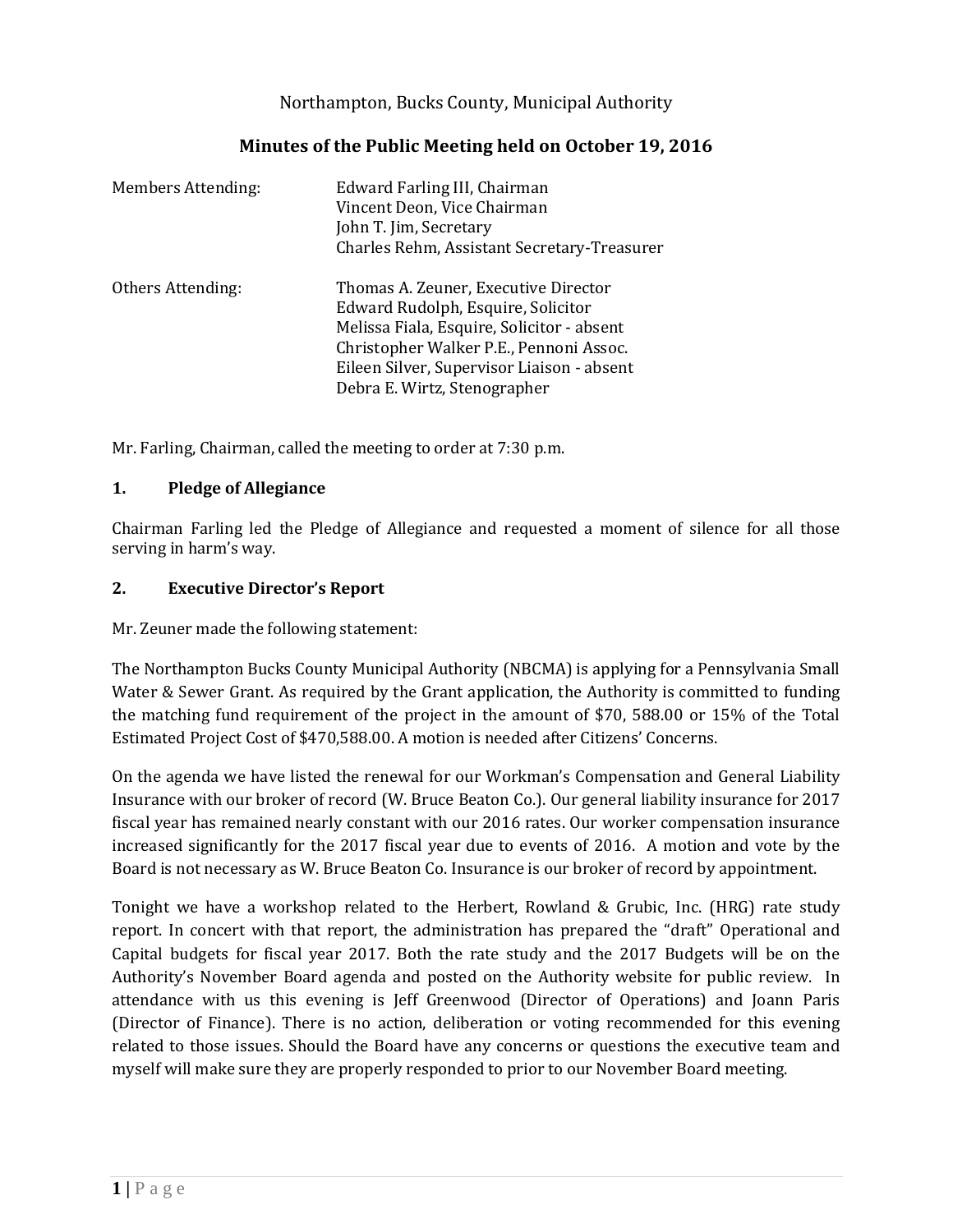# **3. Citizens' Concerns**

Victoria Black, Jacksonville Road, had questions and concerns on the following:

- Comingling of water with Upper Southampton. Mr. Zeuner stated that according to the paper (Courier Times) there is no mingling of the water.
- Tests at the interconnections.
- PFOA and PFOS testing by EPA

Ms. Black thanked Mr. Zeuner for attending the Board of Supervisor's meeting and answering questions.

Mr. Black, Jacksonville Road, asked if the Navy is paying for the water testing at the interconnections, Mr. Zeuner stated that the Authority is paying for the quarterly tests.

Mr. Deon announced that Francis O'Donnell, Northampton Supervisor, is in attendance this evening.

Chairman Farling stated that the Board met in Executive Session prior to the meeting to discuss matters of litigation with BCWSA regarding the standards used by BCWSA and availability of additional EDU's for this township.

## **4. Approval of the Minutes of October 05, 2016**

A motion (Deon-Rehm) made to approve the Minutes of October 5, 2016 passed with 4 ayes.

## **5. Check Requisitions / Accounts Payable**

A motion (Rehm-Jim) adopting a resolution to approve **Revenue Fund Requisition No. 2095** dated October 19, 2016 in the amount of \$555,127.80 passed with 4 ayes.

The major items paid under Requisition No. 2095 are as follows: BCWSA – Water - \$218,615.44; Custom Care Property - \$1,950.00; Eurofins QC - \$1,688.90; Independence Blue Cross - \$10,416.13; JH Shanahan Inc. - \$1,200.00; Line Systems Inc. - \$1,155.73; Link Computer Corp. - \$3,362.00; PECO - \$1,894.13; Pennoni Assoc. - \$46,871.37; United Tire - \$1,744.30; W. Bruce Beaton Co. - \$153,943.00; Warminster MUA - \$28,434.09; Wayne Bailey - \$4,510.28; Xylem Water Solutions - \$1,947.12 and \$70,000.00 for payroll.

## **6. Grant Application – Matching Funds**

A motion (Deon-Rehm) made to commit the Authority to funding the required matching fund of the Small Water and Sewer Grant (if granted) in the amount of \$70,588.00 or 15% of the Total Estimated Project Cost of \$470,588.00 passed with 4 ayes.

## **7. Budget Workshop – Rate Study**

Mr. Zeuner provided the Capital and Operational Budgets along with the 5 Year Strategic Plan and the rate study done by Herbert, Rowland & Grubic, Inc. There was discussion on the increased costs to the Authority and the need for revenue to fund the Authority.

## **8. Railroad Drive TCE Water Main Project**

A motion (Rehm-Jim) made to approve Add Alternate No. 1 for the interconnection of the 8-inch water main on Steamwhistle Drive and Hill Road to Joao & Bradley Construction Co. Inc. in the